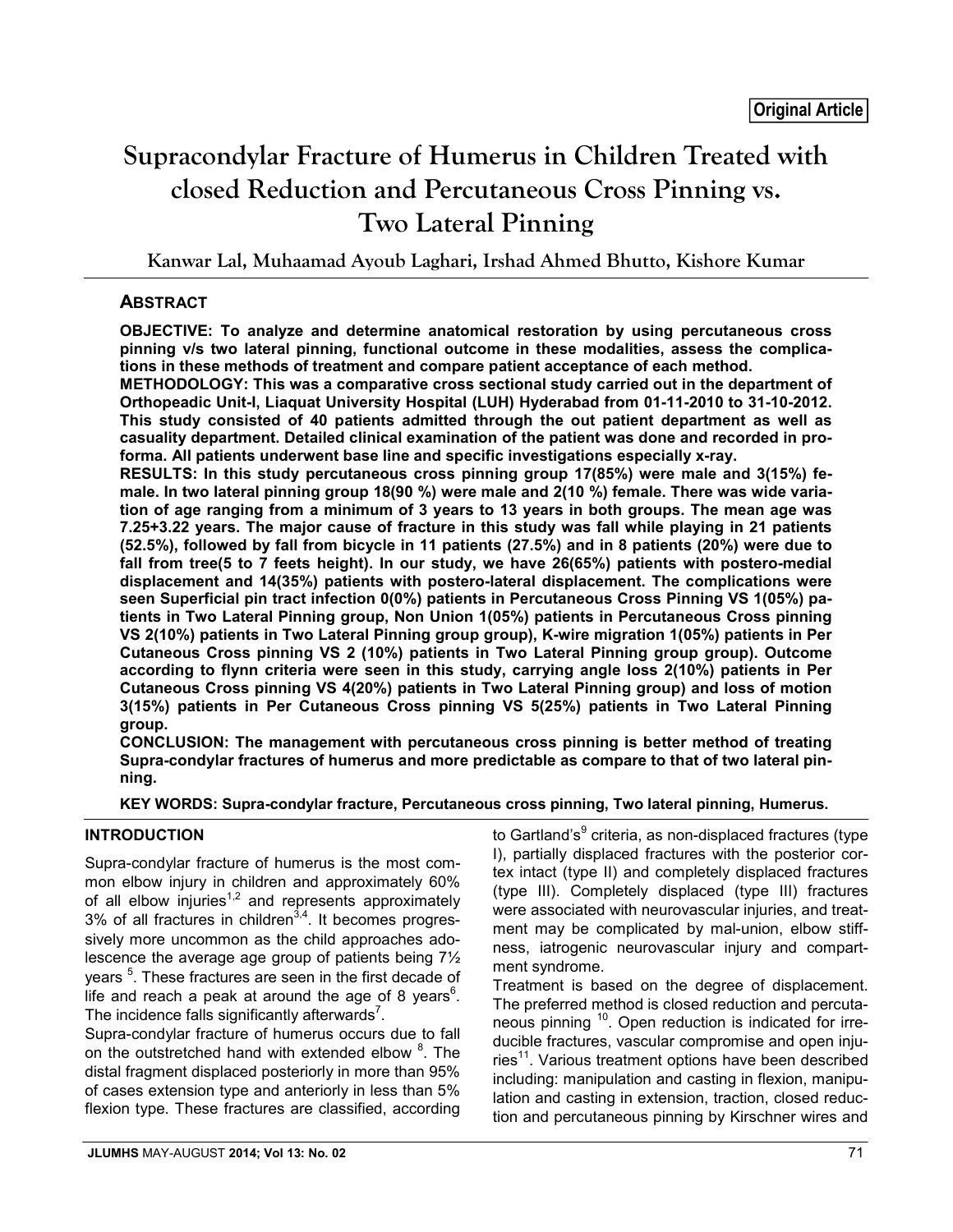#### **Supracondylar Fracture of Humerus in Children**

open reduction and internal fixation. The inherent instability, difficulty in achieving reduction, and potential for loss of range of movement by keeping the elbow in extension for a long time, makes surgical treatment imperative<sup>12</sup>. Emergency treatment has been recommended to avoid vascular compromise and compartment syndrome <sup>13</sup>. The recommended method of percutaneous pin placement differs among authors  $14$ . The purpose of this study is to assess anatomical restoration by using percutaneous pinning, functional outcome and complications in these methods of treatment, compare patient acceptance of each method.

## **MATERIAL & METHODS**

This was a comparative cross sectional study, carried out in Orthopaedics Unit-I, LUH Hyderabad / Jamshoro, from 01-11-2010 to 31-10-2012. An ethical approval was sought from the university ethical review committee, and an informed written consent was obtained from each patient. The inclusion criteria was children between 3-13 years age with close and displaced supracondylar fracture of humerus presenting within 72 hours after fracture, irrespective of gender. All cases were selected from the out patient department as well as casuality department.

Exclusion criteria were compound fracture or fracture with vascular compromise, Open fracture, extension type of supra-condylar humerus fracture with vascular injury, associated with severe chest or abdominal injuries, pathological fractures and mal-united fractures with neurological deficit. Patients were divided in two groups. Group A for percutaneous cross pinning (PCP) and group B for two lateral pinning(TLP). Detailed clinical examination of the patient was done. All the patients were examined to see any major or minor head injury. All patients underwent for base line investigation. Follow up of all these patients was done for six months, initially at two weeks interval for two months then at one monthly interval for next four months. K–Wires were removed after six weeks to assess any complication. All data were entered in a specified proforma designed for this purpose. Data was analyzed through statistical package for social sciences software version (SPSS) 16.0. All the categorical variables like gender, mode of injury are given in frequencies. Continuous variable like age is presented in mean and standard deviation. Chi square test was applied to compare the post-operative complication in TLP & PCP groups and to compare the outcome according to Flynn criteria. The level of significance was set to  $< 0.05$  at 95% Confidence Interval.

#### **RESULTS**

The 40 cases of supracondylar fracture of humerus were operated for either percutaneous cross pinning or two lateral pinning. They were divided into two groups; Group A for PCP comprising of 20 patients, Group B for TLP comprising of 20 patients. In PCP group 85% were male and 15% female with male: female ratio of 5.6:1.In TLP group 90% were male and 10% female with male: female ratio of 9:1. The mean age was 7.25+3.22 years.

The major cause of fracture in this study was fall while playing in 52.5% patients, followed by fall from bicycle in 27.5% patients and in 20% patients was due to fall from tree(5 -7 feet height). In this study, we had 65% patients with postero-medial displacement and 35% patients with postero-lateral displacement.

The complications were seen Superficial pin tract infection 5% patients in TLP where as no complication was seen in PCP group, Non Union 10% patients in TLP VS 5% patients in PCP group, K-wire migration 10% patients in TLP vs 5% patients in PCP group ( Table I).

The result according to Flynn criteria were excellent (25% patients in TLP VS 40% patients in PCP group), good 30% patients in each group, fair (30% patients in TLP VS 20% patients in PCP group) and poor (15% patients in TLP VS 10% patients in PCP group) (Table II).The outcome according to flynn criteria were seen in this study, carrying angle loss (20% patients in TLP VS 10% patients in PCP group) and loss of motion (25% patients in TLP VS 15% patients in PCP group) (Table III).

#### **TABLE I: POST OPERATIVE COMPLICATION**

| Complica-<br>tions                    | <b>TLP Group</b>          |       | <b>PCP Group</b>          |                    | Ρ.    |
|---------------------------------------|---------------------------|-------|---------------------------|--------------------|-------|
|                                       | No. of<br><b>Patients</b> | %     | No. of<br><b>Patients</b> | $\%$               | Value |
| Superficial<br>pin tract<br>infection | 1                         | 5 %   | 0                         | 0%                 |       |
| Non Union                             | 2                         | 10%   | 1                         | 5 %                |       |
| latrogenic<br>ulnar nerve<br>injury   | 0                         | $0\%$ | 0                         | $0\%$              | 0.594 |
| K-wire mi-<br>gration                 | 2                         | 10%   | 1                         | 5 %                |       |
| Cubitusvarus                          | 2                         | 10%   | 0                         | $\frac{0}{0}$<br>0 |       |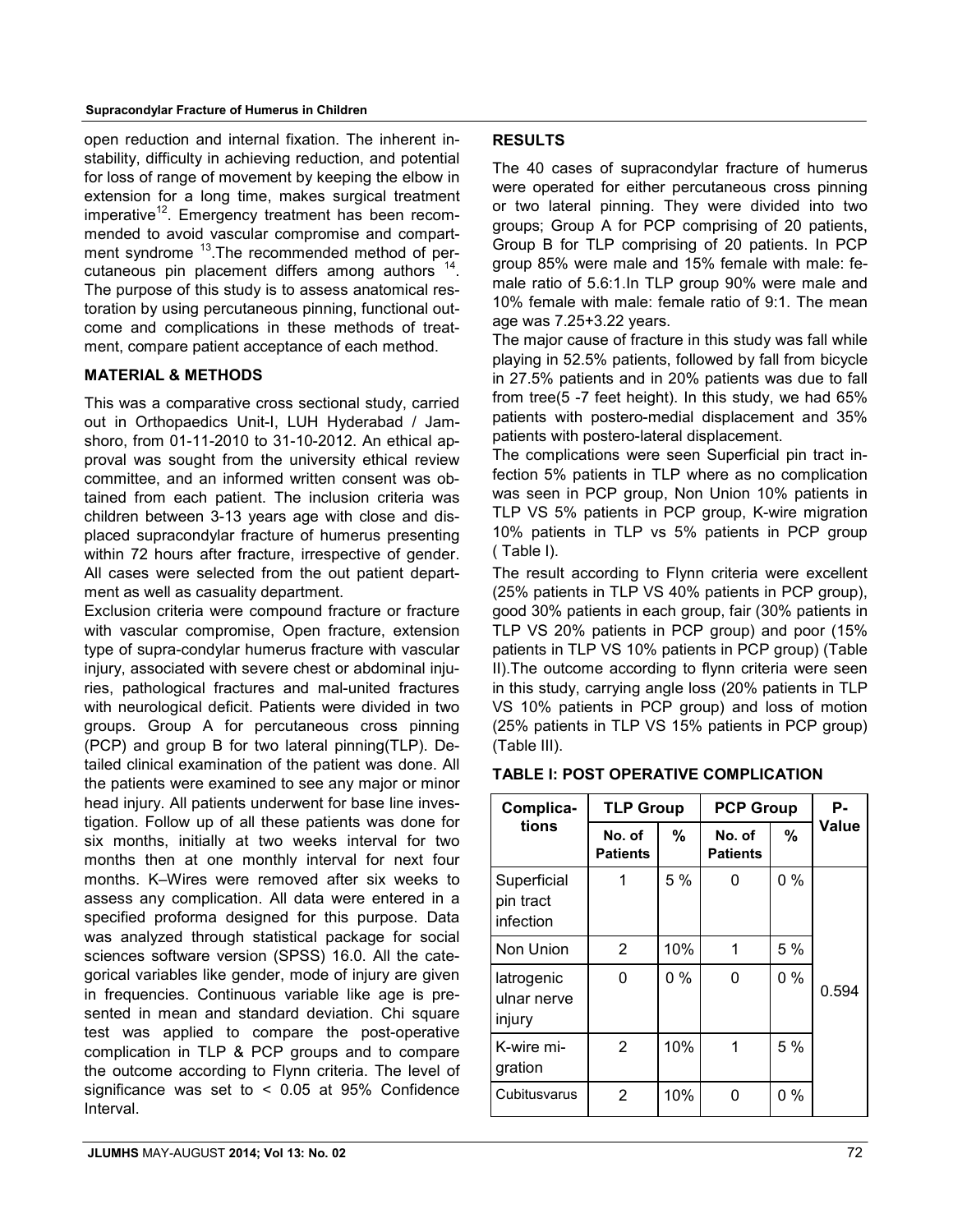| <b>Results</b> | <b>TLP Group</b>          |     | <b>PCP Group</b>          |      | Ρ.           |
|----------------|---------------------------|-----|---------------------------|------|--------------|
|                | No. of<br><b>Patients</b> | %   | No. of<br><b>Patients</b> | $\%$ | <b>Value</b> |
| Excellent      | 5                         | 25% | 8                         | 40 % | 0.731        |
| Good           | 6                         | 30% | 6                         | 30 % |              |
| Fair           | 6                         | 30% |                           | 20%  |              |
| Poor           | 3                         | 15% | 2                         | 10%  |              |

## **TABLE II: RESULTS ACCORRDING FLYNN CRITERIA**

# **TABLE III:**

#### **OUTCOME ACCORRDING FLYNN CRITERIA**

|                            | <b>TLP Group</b>          |     | <b>PCP Group</b>          |     | Р.    |
|----------------------------|---------------------------|-----|---------------------------|-----|-------|
| <b>Outcome</b>             | No. of<br><b>Patients</b> | %   | No. of<br><b>Patients</b> | %   | Value |
| Carrying<br>angle loss     |                           | 20% |                           | 10% | 0.001 |
| Loss of<br><b>I</b> motion | 5                         | 25% | 3                         | 15% |       |

## **DISCUSSION**

The male to female ratio were seen in PCP group was 5.6:1 as compared to TLP group where it was 9:1. The high rate of fracture in male obviously refers with their life styles, because males are more concerned in outdoor activities in our society. However in the study of Babar  $1^{15}$  reported 83% were boys and 17% were girls with male to female ratio was approximately 5:1.

The age varies from 3 to 13 years in two groups with mean age of 7.25+3.22 years. The fractures were highly common in the first decade in our study. The other series<sup>9,10,15</sup> have showed also higher incidence of fractures in younger age groups. However Ostoji  $Z^{16}$  have showed age range from 1to 14 year with the mean age aged 6.7 years.

Typically these fractures were manifested due to fall on the outstretched hand with extended elbow <sup>17</sup>. The fragment of distal portion displaced posteriorly in greater than 95% of cases extension class and anteriorly in less than 5% flexion class. The major cause of fracture in our study was fall while playing in 21 patients 52.5%, followed by fall from bicycle in 11 patients 27.5% and in 20% patients was due to fall from tree. In the study of Fransworth et al  $18$  reported fall from a height was the major cause of injury in 70% of the cases.

Gartland categorized extension of fractures into three classes primarily based on the degree of displacement  $19$ . In present study, we have 26(65%) patients with class III A posteromedial displacement and 14(35%) patients with class III B posterolateral displacement , while in the study of Noor Akbar Sial<sup>20</sup>reported 29 (51.7%) of fractures were grade II and 27(48.21%)/ were grade III.

Fractures of the humerus Supra-condylar type in children are common injuries and complete displacement of the fragments results in large numbers of the cases. Vascular problem is preventable to a great extent. However, most popular late problem of supra-condylar fractureis Cubitusvarus of the humerus in teenager. They were managed with non-operative treatment without proper reduction and fixation. It was described incidence differed from  $4\%$  to 58%  $^{21}$ . This deformity may result from inadequate reduction, inadequate fixation or from disturbance of growth at the lower end of the humerus. Most authors<sup>7, 22,23</sup> consider the deformity to result from inadequate reduction that leaves a residual rotatory deformity that can collapse into the medial tilt resulting therefore in a varus deformity. In our study Cubitusvarus occurred in (10% patients in TLP VS no patient in PCP group).

The current literature on Supra-condylar humeral fracture suggests that percutaneous pinning should be used for most of the extension-type fractures, even for the minimally displaced ones<sup>24,25</sup>. According to some authors<sup>5,9,26</sup>, closed reduction and immobilization is affiliated with a considerable ratio of early and late snag, inclusive of Volkmann ischemic contracture and cubitus varus<sup>26</sup>.In this study superficial pin tract infection (5% patients in TLP VS no patients in PCP group), Non Union (10% patients in TLP VS 5% patients in PCP group), K-wire migration (10% patients in TLP VS 5% patients in PCP group). However in the study of Antoine de Gheldere<sup>27</sup> reported median nerve injury 5.8% in Gartland type II and 2.5% in Gartland type III where as ulnar nerve injury 2.5% in Gartland type II.

The present study revealed the carrying angle loss (20% patients in TLP VS 10% patients in PCP group) and loss of motion (25% patients in TLP VS 15% patients in PCP group). In the study of NedimSmaji $c^{28}$ , Loss of motion in the injured elbow compared to the healthy one after the physical treatment was completed 8.83±11.03° in the first group, while in the second group it was 14.43±12.68°.

The objective of treatment is to serve an acceptable functional and cosmetic upper extremity with a normal range of motion <sup>29</sup>. Flynn's criteria are often applied in the assessment of supra-condylar fracture healing. They estimate the carrying angle as a cosmetic factor, and loss of motion as a functional factor. These criteria specifically evaluate the cosmetic and functional factors, as the patient may have a deformity but good function or bad function with no deformity. The end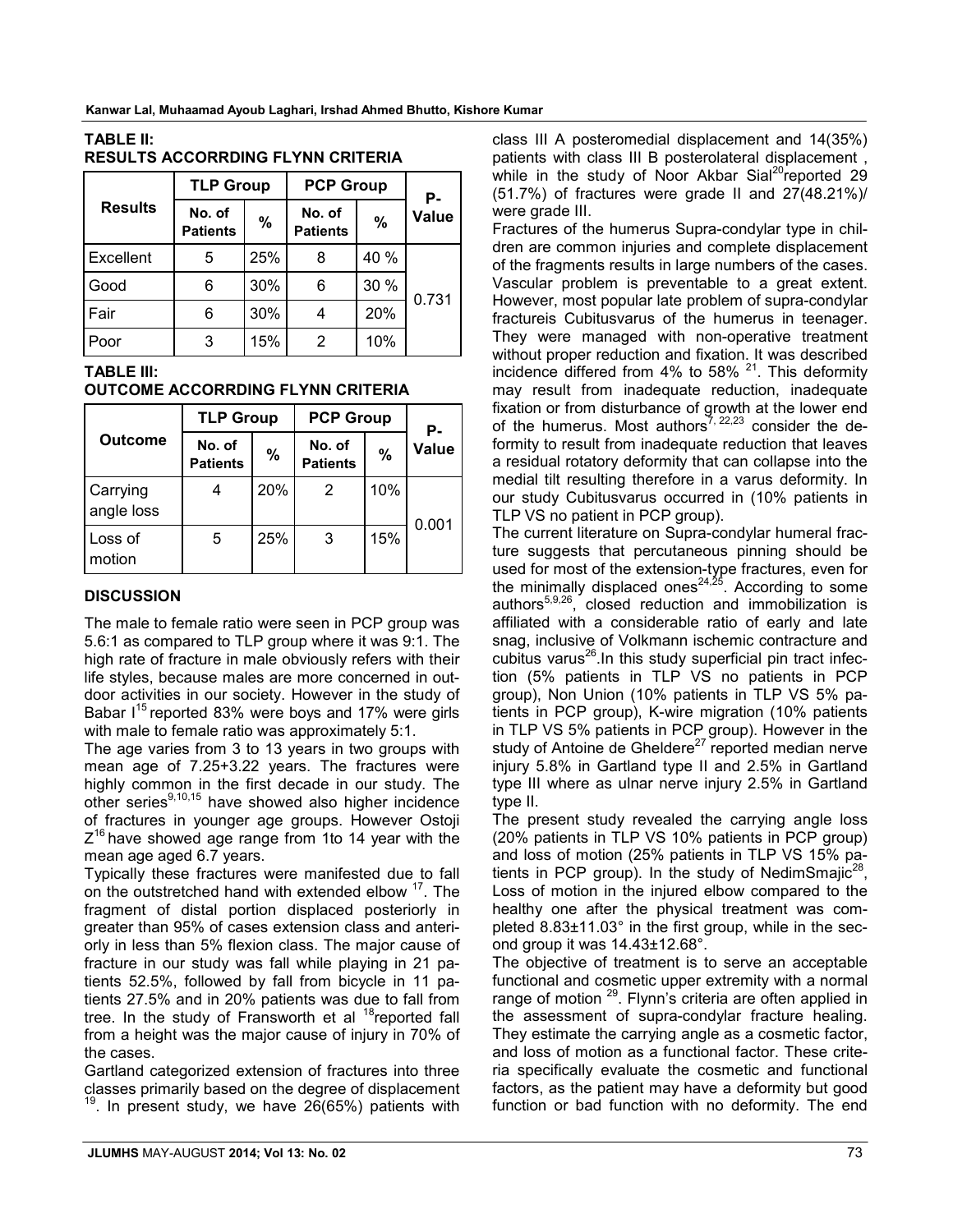#### **Supracondylar Fracture of Humerus in Children**

result for patients who have changes in the carrying angle and range of motion is based on the greater clinical loss. This means that if a patient has good functional and fair cosmetic outcome will be evaluated as fair. According to Flynn's criteria, the final outcome of treatment in the present study achieved excellent were in (25% patients in TLP VS 40% patients in PCP group), good 30% patients in each group , fair (30% patients in TLP VS 20% patients in PCP group) and poor (15% patients in TLP VS 10% patients in PCP group), which is comparable with the results of Abdul  $\alpha$  Khan<sup>30</sup>, who reported forty patients had excellent results 88.88%, 2 cases had good results 4.44%, one patients had fair results 2.24% and 2 patients had poor results 4.44%.

#### **CONCLUSIONS**

The management with percutaneous cross pinning is better method of treating Supra-condylar fractures of humerus and more predictable as compare to that of two lateral pinning.

- Supra-condylar humerus fracture is most common among young males.
- The management with PCP is better method of treating Supracondylar fractures of humerus. It has the following advantages;
- The results of this method of treatment are more predictable as compare to that of TLP.
- The rate of complication is lower than that of plaster cast.
- The technique can be learnt easily.

# **REFERENCES**

- 1. Eliason EL. Dressing for supracondylar fracture of humerus. J Amer Med Assoc 1924; 82:1934-5.
- 2. Wilson PD. Fractures and dislocation in the region of elbow. Surg Gynecol Obstet 1933; 56:335-59.
- 3. Abraham E, Powers T-Vitt. Excremental hyper extension of supracondylar fracture in monkeys. Clin Orthop 1982;171309-18.
- 4. Gillingham BL, Rang M. Advances in children elbow fractures (editorial). J Pediatr Orthop 1995;15:419-21.
- 5. McIntyre W. Supracondylar fracture of humerus. In: Eltts RM (ed) Management of paediatric fractures. New York: Churchill Livingstone. 1994:167- 91.
- 6. Cotton FJ. Elbow fractures in children. Ann Surg 1902;35:252-69.
- 7. Green NE. Overnight delay in the reduction of supracondylar fractures of the humerus in children. J Bone Joint Surg 2001;83:321-2.
- 8. Piron AM, Gronam HK, KrajBich JI. Management of displaced extension type of supracondylar frac-

ture of humerus in children. J Bone Joint Surg 1988;70-A:641-50.

- 9. Sandegard E fracture of lower end of humerus in children. Treatment and end results. Act Chir-Scand 1944;89116-9
- 10. Mostafavi HR, Spero C. Crossed pin fixation of displaced supracondylar humerus fractures in children. ClinOrthop 2000;376:56-61.
- 11. O'Hara LJ, Barlow JW, Clarke NM. Displaced supracondylar fractures of the humerus in children. Audit changes practice. J Bone Joint Surg Br 2000;82:204-10.
- 12. Flynn JC, Mattews JG, Beriot RL. BUCD pinning of displaced supracondylar fracture of humerus in children. J Bone Joint Surg 1974:56-A:263-72.
- 13. Minkowitz B, Busch MT. Supracondylar fracture of humerus, current trends and controversies. OrthopClin North Am 1994;25:581-94.
- 14. Iqbal J. Supracondylar Fracture of humerus in children- An experience of closed reduction and percutaneous pinning. Ann King Edward Med Coll Dec 2001;7(4):278-80.
- 15. Babar I, Shinwari N, Bangash MR, Khan MS. Management of supracondylar fracture of humerus in children by close reduction and immobilization of the elbow in extension and supination. J Ayub Med Coll Abbottabad 2009;21(4):159-161.
- 16. Ostoji Z, Prli J, Juka K, Ljubi B, Roth S, Bekavac J. Results of Treatment of Displaced Supracondylar Humeral Fractures in Children by K-wiring. CollAntropol 2010;347(1): 239–242.
- 17. Shim JS, Lee YS. Treatment of completely displaced fracture of the humerus in children by cross-fixation with three K-Wires. J PedtiatrOrthop 2002;22(1):12–6.
- 18. Farnsworth CL, Silva PD, Mubarak SJ. Etiology of supracondylar hunerus fractures. J PediatrOrthop, 1998;18(1):38-45.
- 19. Cekanauskas E, Degliūte R, Kalesinskas RJ. Treatment for supracondylar humerus fractures in children, according to Gartland classification. Medicina 2003;39:379–83.
- 20. Sial NA, Yasin A, Rashid A. Supracondylar humerus fractures outcome of open reduction and percutaneous crossed pin fixation. Professional Med J Mar 2011;18(1): 147-153.
- 21. Wacl EL. The equal limbs lateral closing edge osteotomy for correction of cubitusvarus in children. ActaOrthop-Belg 2007;73:580-87.
- 22. Wilkins KE. Residual of elbow trauma. OrthopClin North Am 1990;21:291-316.
- 23. Smith L. Deformity following supracondylar fracture of the humerus. Journ Bone Joint Surg 1960;42-A:235-51.